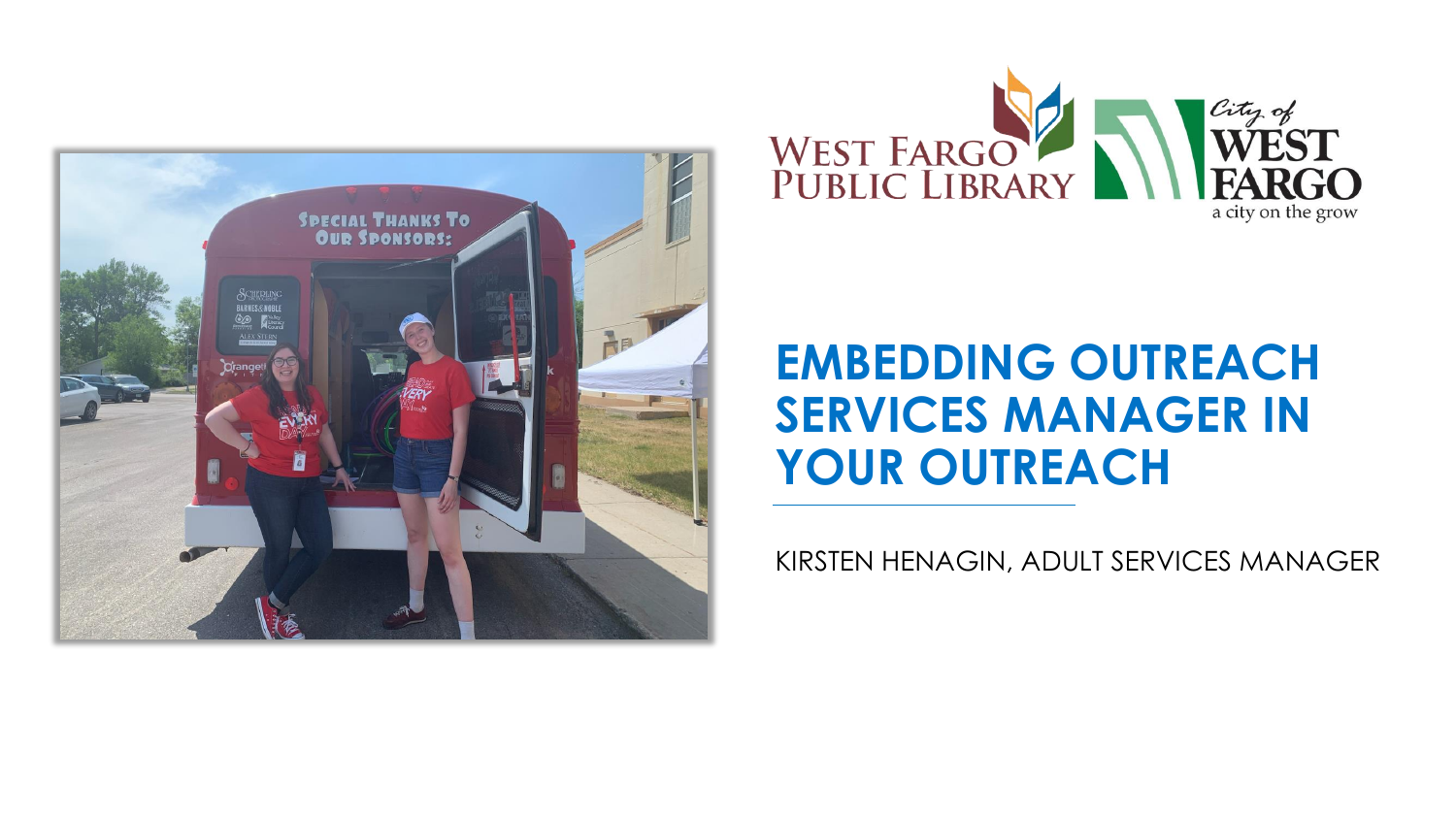## **PRESENTATION OVERVIEW**

• Our Outreach Services

- Past & Current Procedures
- Outreach Services Manager Setup & Demo

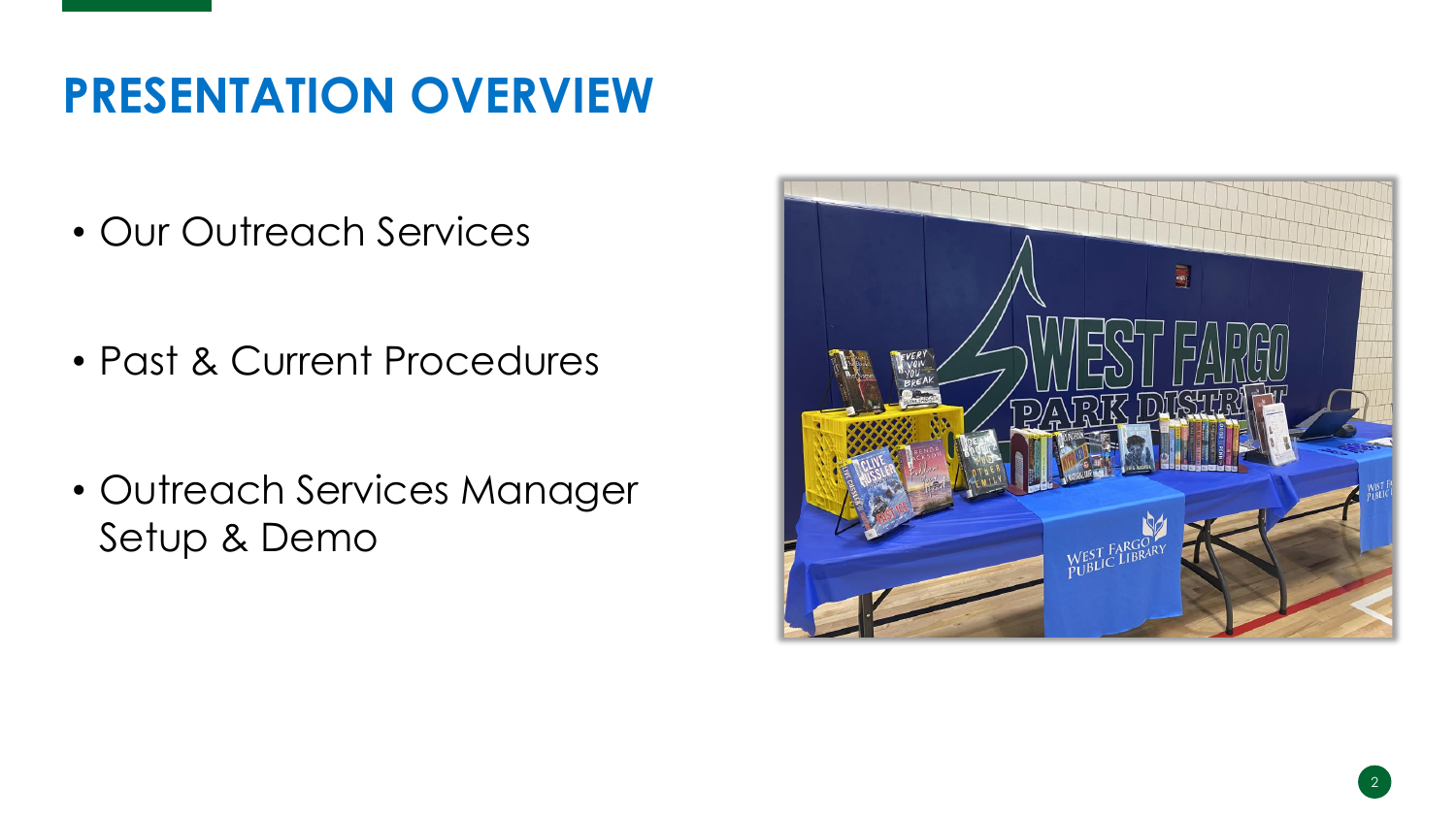## **OUR OUTREACH SERVICES**



**DAYCARE DELIVERY**

Monthly delivery to daycare sites and centers

#### **SENIOR DELIVERY**

Monthly delivery to senior living facilities

> **Only service using Outreach Services Manager**



#### **OFFSITE PROGRAMS PROMOTIONAL**

Daycare storytime Offsite book clubs Pop-up library events Little Red Reading Bus route



Tabling & Presentations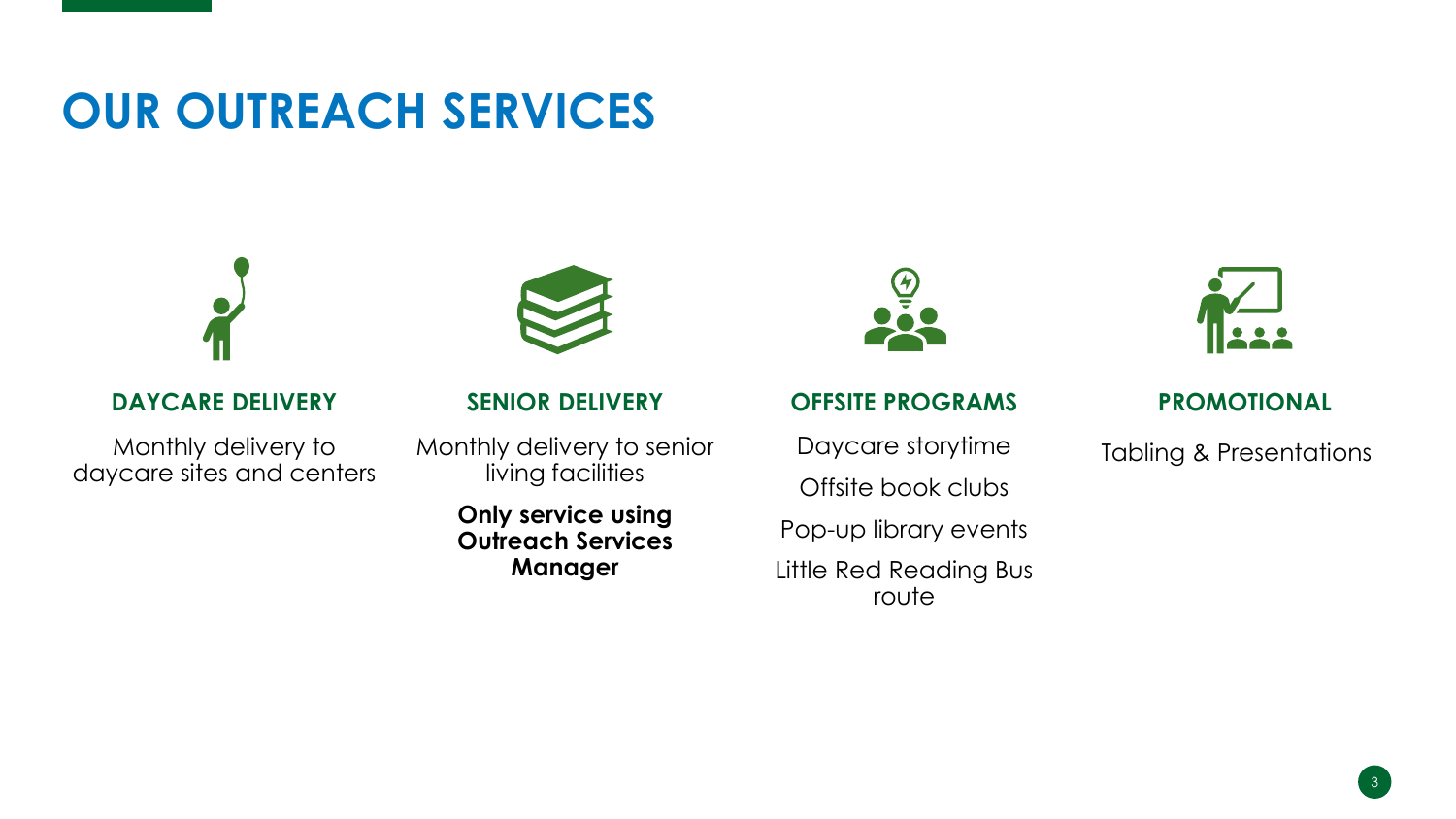# **PAST PROCEDURES**

#### **Procedures**

- Paper binder per site
- Visited all sites on different days and times of day
- Staff selected materials haphazardly
- Staff brought ~40 items a visit

### **Challenges**

- Heavily manual process
- Paper-based
- Siloed information
- Not tailored to patron
- Lost patron's special requests
- Hit or miss patron satisfaction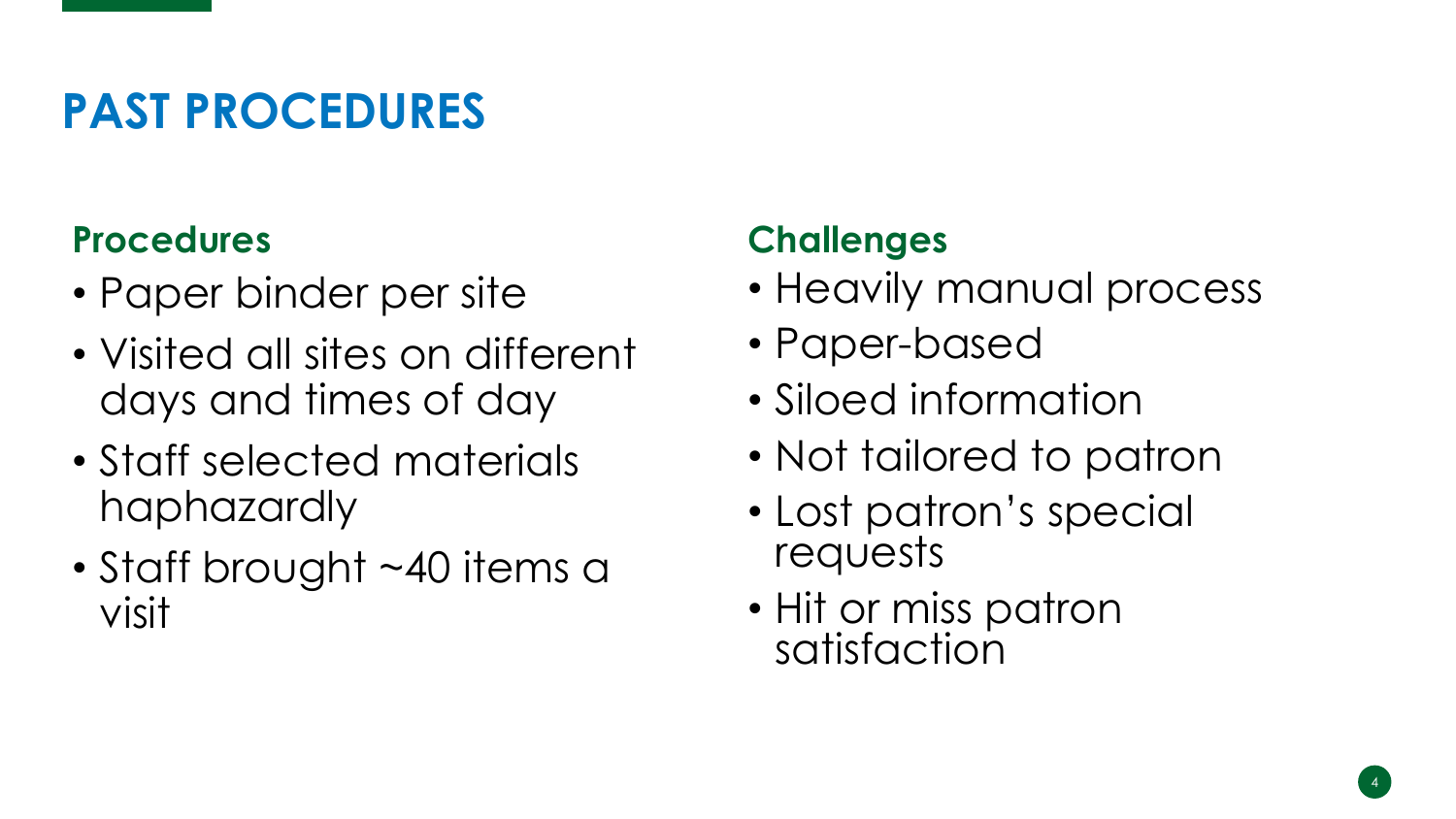# **CURRENT PROCEDURES**

### **Current**

- Centralized visit days
- Each patron completes an intake form with preferences
- Preferences managed in **ORS**
- Patrons can request items and provide feedback on items

## **Achievements**

- Modernized process
- Reduced paper use
- Tailored to individual patron

## **Challenges**

- A few Polaris bugs
	- Search / generated lists
	- Notes
- Learning curve of new process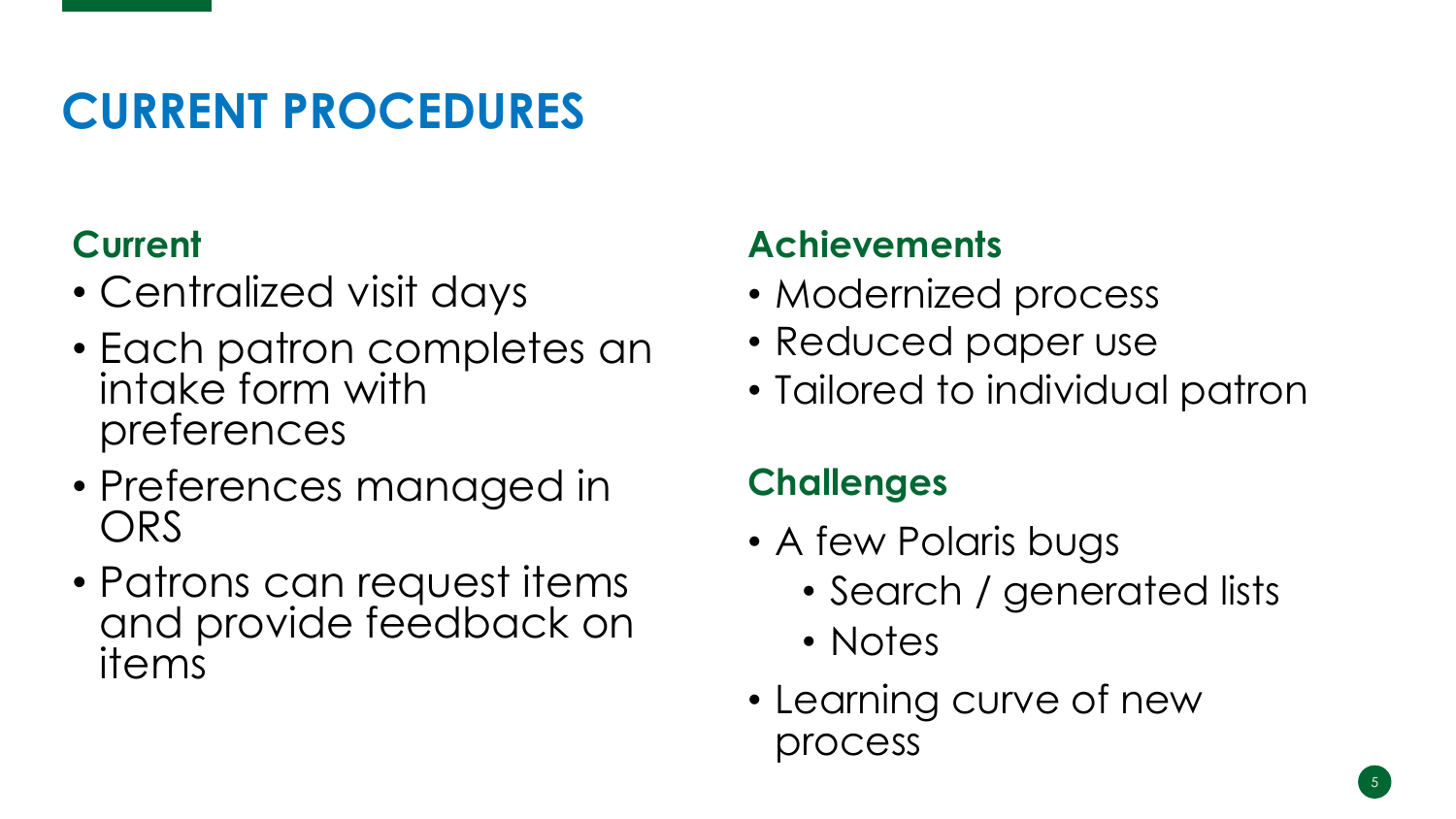| <b>THE Cross Reference Display Constants</b><br>$\wedge$<br><b>Dax + + T</b><br>Organization Name Route Name<br>Description                                                                                                                                                                                                                                                                                                                                                                                                                                                                                                                                                                                                                                    |
|----------------------------------------------------------------------------------------------------------------------------------------------------------------------------------------------------------------------------------------------------------------------------------------------------------------------------------------------------------------------------------------------------------------------------------------------------------------------------------------------------------------------------------------------------------------------------------------------------------------------------------------------------------------------------------------------------------------------------------------------------------------|
| West Fargo Public L Dakota Commons<br>Dakota Commons<br>Fill Floating: To Branch<br>West Fargo Public L High Rise<br><b>High Rise</b><br>Fill Floating: Collection Limits<br>West Fargo Public L New Perspectives<br><b>New Perspectives</b><br>Floating: Material Types<br>West Fargo Public L Serenity Apartments<br><b>Serenity Apartments</b><br>Fill Floating: Material Type Limits<br>West Fargo Public L Sheyenne Crossings<br><b>Sheyenne Crossings</b><br><b>Holds Routing Sequences Primary</b><br>Monterey and Brighton<br>Monterey and Brighton<br>Holds Routing Sequences Secondary<br><b>III</b> Item Availability Display Order<br><b>III</b> Item Statistical Class Codes<br><b>III</b> Link to Supplier Databases<br><b>Loan Period Codes</b> |
| <b>MARC</b> Language Scoping Display<br>Outreach: Delivery Mode<br><b>THE Outreach: Delivery Route / Stops</b>                                                                                                                                                                                                                                                                                                                                                                                                                                                                                                                                                                                                                                                 |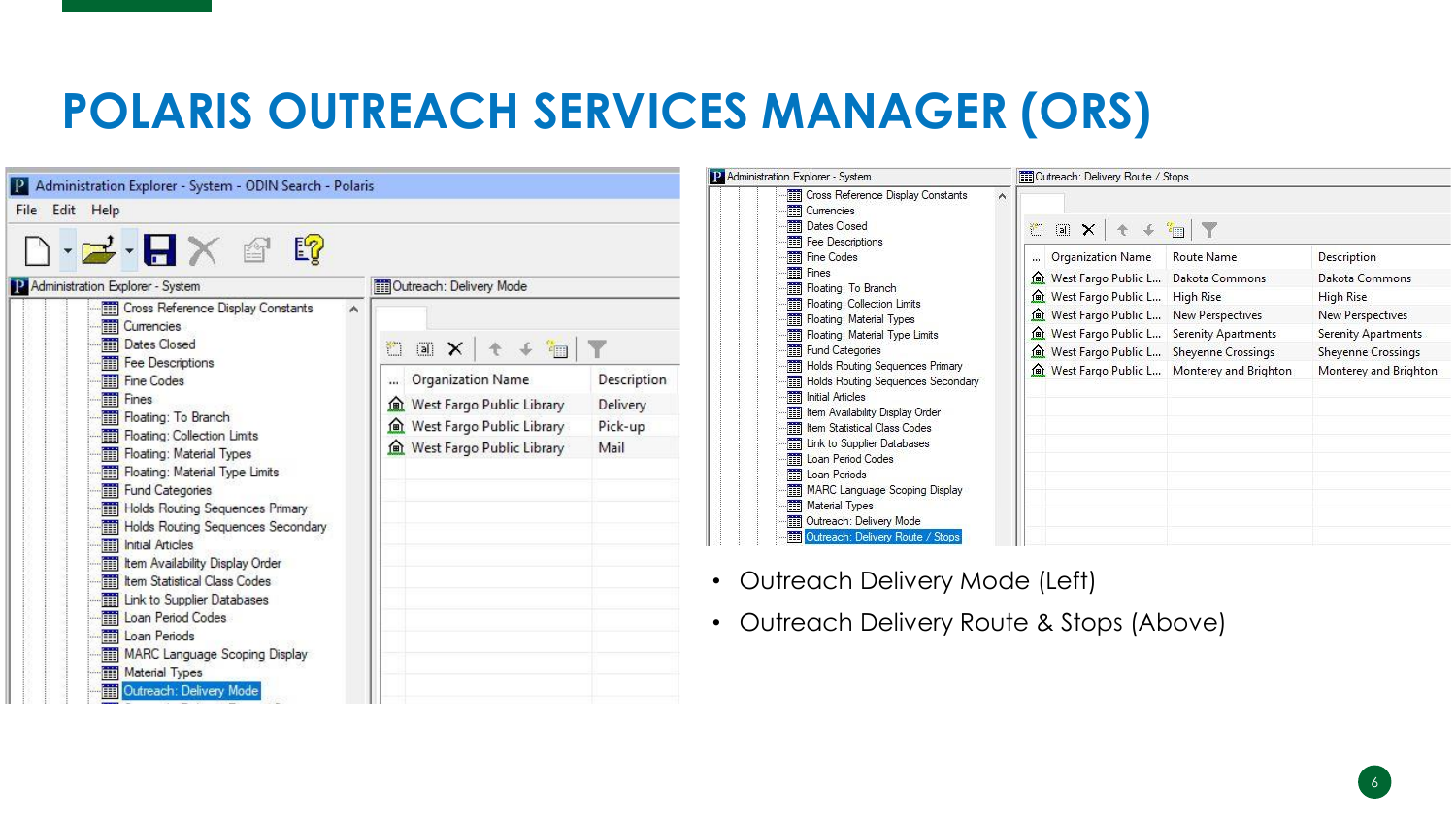| Administration Explorer - System - ODIN Search - Polaris                                                                                                                                                                                                                                                                                                                                                                                                                                                                                                                                                                                                                                                                                                                                                          |                                                                                                                                                                                                                                                                                                                                                                                                        |  |                          | File Edit Help                                                                 |                                    |                                                                                                                                                                                                                                                                                                                                                                                                                                                                                                                                                                                                                                                                                                                                           |                                                                                                                                                                                                                                                                                                                                                                                                                                                                                                                                                                                                                                                                                                                |                           |
|-------------------------------------------------------------------------------------------------------------------------------------------------------------------------------------------------------------------------------------------------------------------------------------------------------------------------------------------------------------------------------------------------------------------------------------------------------------------------------------------------------------------------------------------------------------------------------------------------------------------------------------------------------------------------------------------------------------------------------------------------------------------------------------------------------------------|--------------------------------------------------------------------------------------------------------------------------------------------------------------------------------------------------------------------------------------------------------------------------------------------------------------------------------------------------------------------------------------------------------|--|--------------------------|--------------------------------------------------------------------------------|------------------------------------|-------------------------------------------------------------------------------------------------------------------------------------------------------------------------------------------------------------------------------------------------------------------------------------------------------------------------------------------------------------------------------------------------------------------------------------------------------------------------------------------------------------------------------------------------------------------------------------------------------------------------------------------------------------------------------------------------------------------------------------------|----------------------------------------------------------------------------------------------------------------------------------------------------------------------------------------------------------------------------------------------------------------------------------------------------------------------------------------------------------------------------------------------------------------------------------------------------------------------------------------------------------------------------------------------------------------------------------------------------------------------------------------------------------------------------------------------------------------|---------------------------|
| File Edit Help                                                                                                                                                                                                                                                                                                                                                                                                                                                                                                                                                                                                                                                                                                                                                                                                    |                                                                                                                                                                                                                                                                                                                                                                                                        |  |                          |                                                                                |                                    | $D \cdot E \cdot H \times F$                                                                                                                                                                                                                                                                                                                                                                                                                                                                                                                                                                                                                                                                                                              |                                                                                                                                                                                                                                                                                                                                                                                                                                                                                                                                                                                                                                                                                                                |                           |
|                                                                                                                                                                                                                                                                                                                                                                                                                                                                                                                                                                                                                                                                                                                                                                                                                   |                                                                                                                                                                                                                                                                                                                                                                                                        |  |                          |                                                                                | P Administration Explorer - System |                                                                                                                                                                                                                                                                                                                                                                                                                                                                                                                                                                                                                                                                                                                                           | Outreach: Excluded Circ Statuses                                                                                                                                                                                                                                                                                                                                                                                                                                                                                                                                                                                                                                                                               |                           |
| $\bigcap \cdot \mathbb{Z} \cdot \mathbf{H} \times \mathbb{C}$<br>P Administration Explorer - System<br>Fill Floating: Material Type Limits<br>$\wedge$<br>Fund Categories<br><b>Fill Holds Routing Sequences Primary</b><br>Holds Routing Sequences Secondary<br><b>Till</b> Initial Articles<br><b>Fill</b> Item Availability Display Order<br><b>Fill</b> Item Statistical Class Codes<br>Fill Link to Supplier Databases<br><b>Till Loan Period Codes</b><br><b>Eil</b> Loan Periods<br><b>Fill MARC Language Scoping Display</b><br><b>Material Types</b><br><b>Dutreach: Delivery Mode</b><br><b>THE Outreach: Delivery Route / Stops</b><br><b>Disability</b> Outreach: Disability<br><b>Dutreach:</b> Equipment<br><b>Till Outreach: Excluded Circ Statuses</b><br><b>Fill Outreach: Included Branches</b> | Outreach: Pick List Headers<br>* ■ × │ ← ← 1 ↑ ↑<br>Organization Name   Header Column<br>Mest Fargo Publi Author<br><b>俞 West Fargo Publi</b> Title<br>West Fargo Publi Material type<br><b>Mest Fargo Publi</b> Collection<br>Mest Fargo Publi Call number<br>Mest Fargo Publi Item Assigned bran<br>Mest Fargo Publi Item Status<br>Mest Fargo Publi Item Barcode<br>Mest Fargo Publi Shelf Location |  | Display Order   Included | 1 Yes<br>2 Yes<br>3 Yes<br>4 Yes<br>5 Yes<br>$6$ No<br>7 Yes<br>8 Yes<br>9 Yes | Fines                              | <b>THE Cross Reference Display Constants</b><br><b>TIL</b> Currencies<br><b>Dates Closed</b><br>Fee Descriptions<br>Fine Codes<br>Floating: To Branch<br>Fill Floating: Collection Limits<br>Floating: Material Types<br>Fill Floating: Material Type Limits<br>Fund Categories<br><b>Holds Routing Sequences Primary</b><br>Holds Routing Sequences Secondary<br><b>Till</b> Initial Articles<br><b>THE Item Availability Display Order</b><br><b>TH</b> Item Statistical Class Codes<br><b>THE Link to Supplier Databases</b><br>Loan Period Codes<br><b>M</b> Loan Periods<br>MARC Language Scoping Display<br><b>Material Types</b><br><b>THE Outreach: Delivery Mode</b><br>Outreach: Delivery Route / Stops<br>Outreach: Disability | nax + + h T<br>Organization Name<br>Mest Fargo Public Library Available<br>Mest Fargo Public Library Bindery<br>Mest Fargo Public Library Claim Missing Parts<br>West Fargo Public Library Claim Never Had<br>Mest Fargo Public Library Claim Returned<br>Mest Fargo Public Library EContent External Loan<br>West Fargo Public Library In-Process<br>Mest Fargo Public Library In-Repair<br>Mest Fargo Public Library In-Transit<br>Mest Fargo Public Library Loaned<br>Mest Fargo Public Library Lost<br>Missing West Fargo Public Library Missing<br>West Fargo Public Library On Hold<br>West Fargo Public Library On-Order<br>Mest Fargo Public Library Out-ILL<br>West Fargo Public Library Returned-ILL | <b>Circulation Status</b> |
| <b>Et Cutreach: Pick List Headers</b>                                                                                                                                                                                                                                                                                                                                                                                                                                                                                                                                                                                                                                                                                                                                                                             |                                                                                                                                                                                                                                                                                                                                                                                                        |  |                          |                                                                                |                                    | Outreach: Equipment<br><b>THE Outreach: Excluded Circ Statuses</b><br><b>THE Outreach: Included Branches</b><br><b>But Outrosale: Diale List Hondom</b>                                                                                                                                                                                                                                                                                                                                                                                                                                                                                                                                                                                   | Mest Fargo Public Library Routed<br>West Fargo Public Library Transferred<br>Mest Fargo Public Library Unavailable                                                                                                                                                                                                                                                                                                                                                                                                                                                                                                                                                                                             |                           |

- Outreach Pick List Headers (Above)
- Outreach Excluded Circ Statuses (Right)

West Fargo Public Library Withdrawn

Outreach: Pick List Headers

PAC Community Limit By Display

Excluded

No

Yes

No

Yes

Yes

No

No

Yes

Yes

N<sub>o</sub>

Yes

Yes

Yes

No

No

**No** 

**No** 

Yes.

Yes

Yes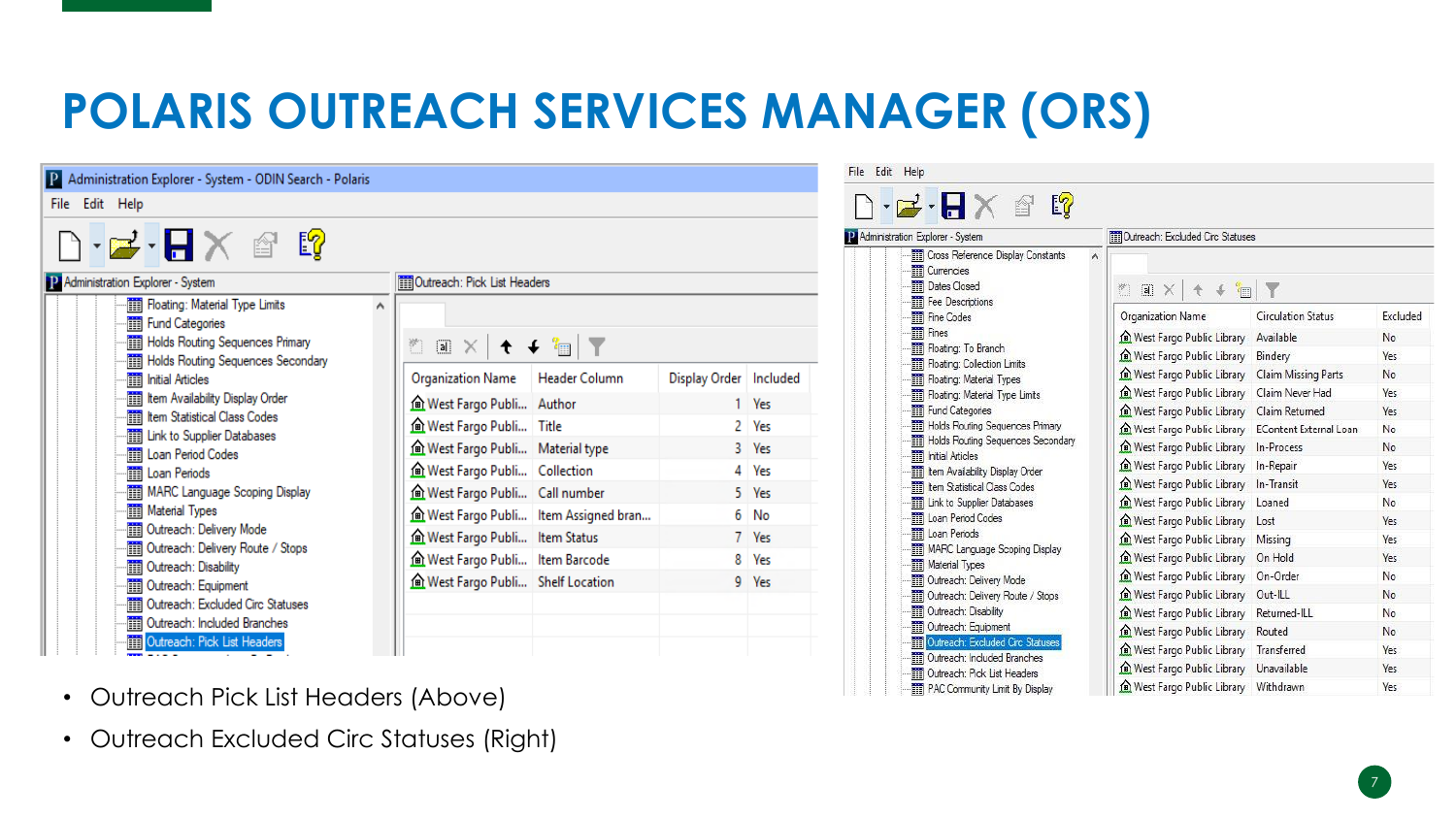| Outreach Title Rating |                                            |                                    |  |  |
|-----------------------|--------------------------------------------|------------------------------------|--|--|
| Rating                | Description                                | Highest: $\bigcirc$ 1 $\bigcirc$ 5 |  |  |
| 1                     | Did not get a chance to read/watch/listen. |                                    |  |  |
| 2                     | Did not enjoy this item.                   |                                    |  |  |
| 3                     | Okay. This item was so-so.                 |                                    |  |  |
| 4                     | Good. Enjoyed the item.                    |                                    |  |  |
| 5                     | Loved it! Highly recommend this item.      |                                    |  |  |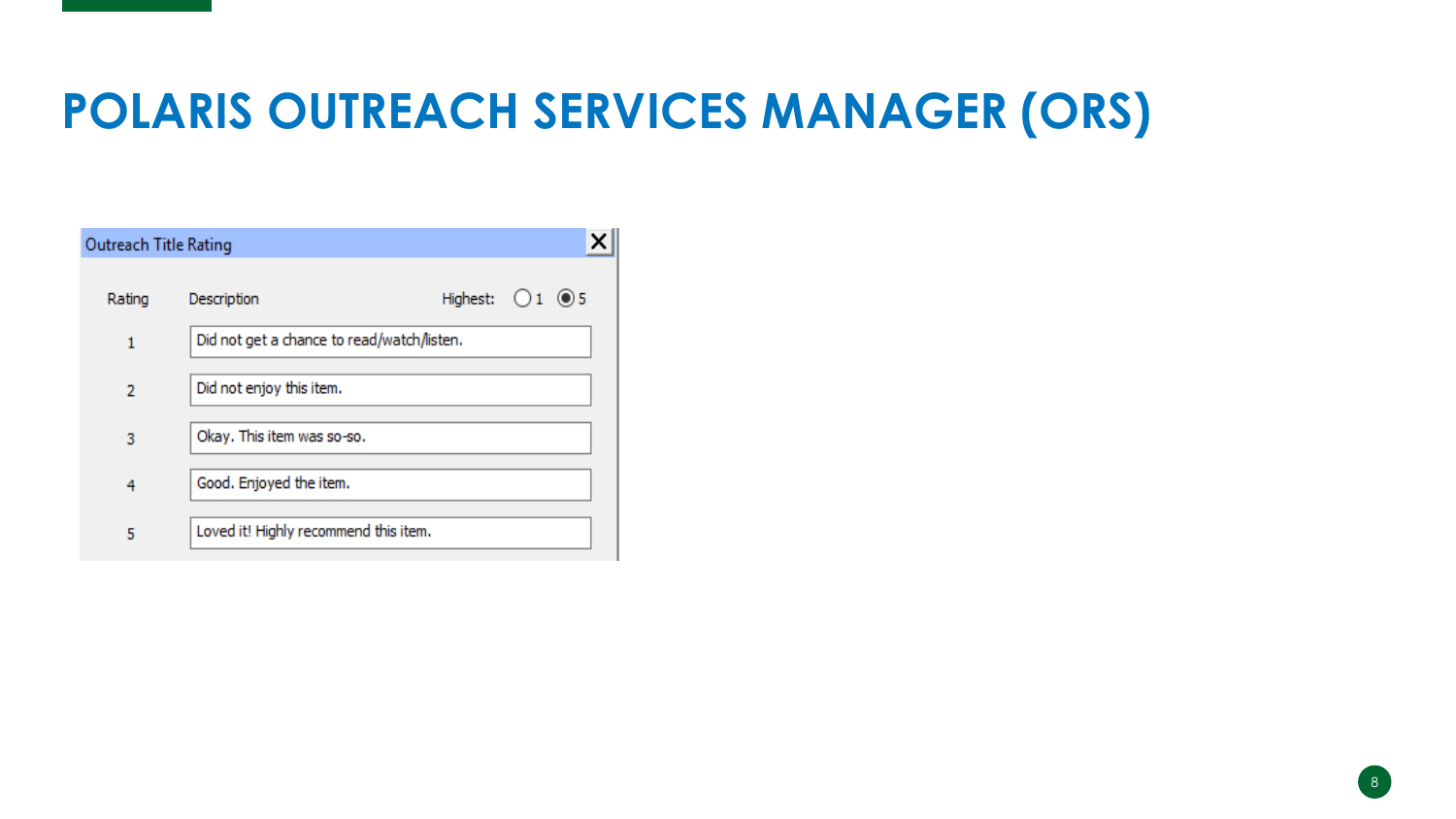- Patron Profile
- Processing Items for One Patron
- Processing Items for Multiple Patrons
- Reader Ratings
- Reporting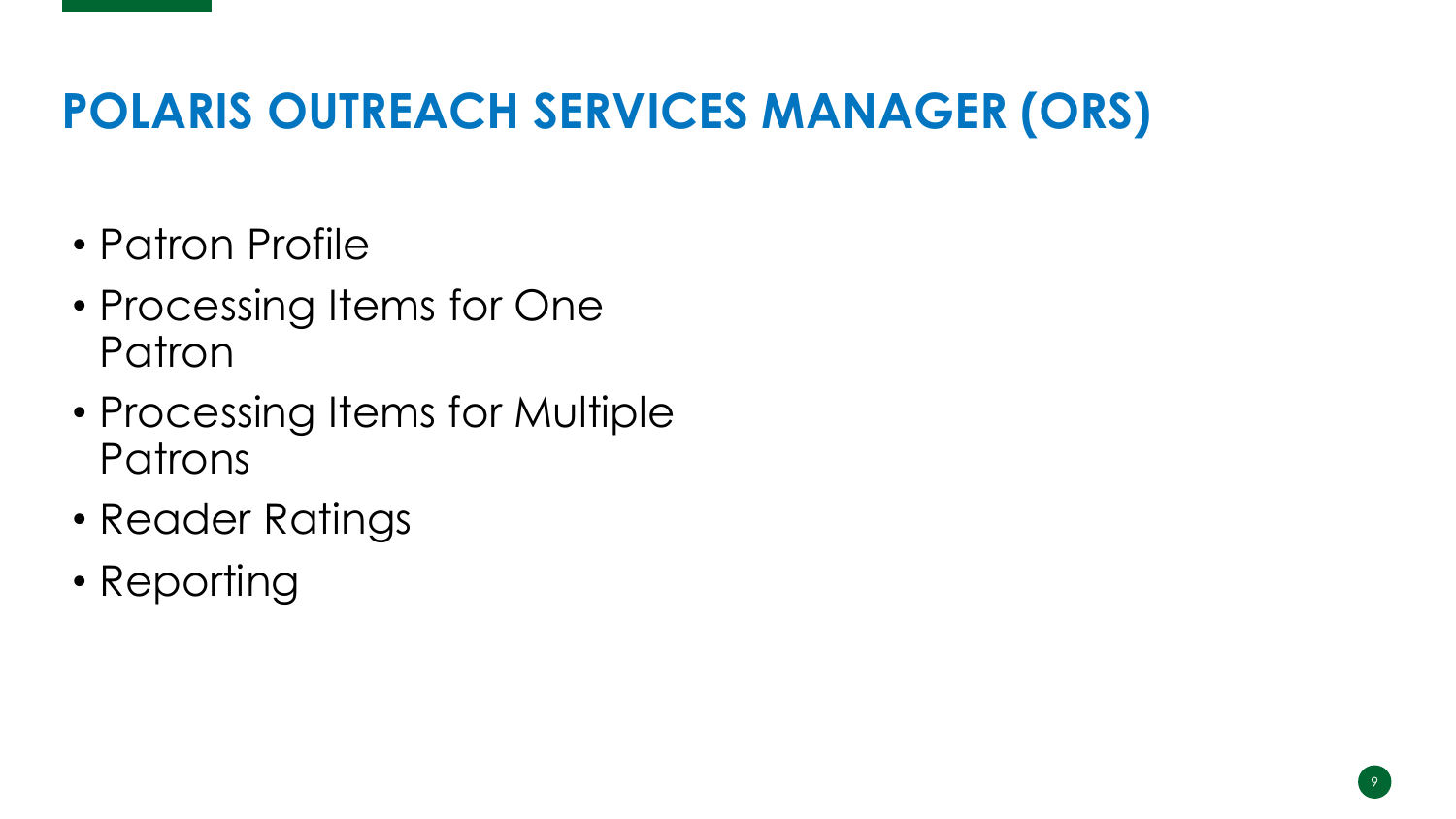## **REPORTING OPTIONS**

| Available Reports:                                      |        |                   |
|---------------------------------------------------------|--------|-------------------|
|                                                         |        |                   |
| Name                                                    | Type   | Date Modified     |
| All ORS Patrons                                         | Report | 4/12/2022 7:51 AM |
| Item Circulation Statistics for ORS                     | Report | 4/12/2022 7:51 AM |
| <b>in ORS Rated titles</b>                              | Report | 4/12/2022 7:51 AM |
| in ORS Rated titles by patron                           | Report | 4/12/2022 7:51 AM |
| <sup>:3</sup> ORS titles not rated                      | Report | 4/12/2022 7:51 AM |
| [32] Outreach Service Pick List by Date of Next Service | Report | 4/12/2022 7:51 AM |
| [iii] Outreach Service Pick List by Delivery Mode       | Report | 4/12/2022 7:51 AM |
| Dutreach Service Pick List by Route                     | Report | 4/12/2022 7:51 AM |
| <b>Example 1:</b> Patron Circulation Statistics for ORS | Report | 4/12/2022 7:51 AM |
|                                                         |        |                   |